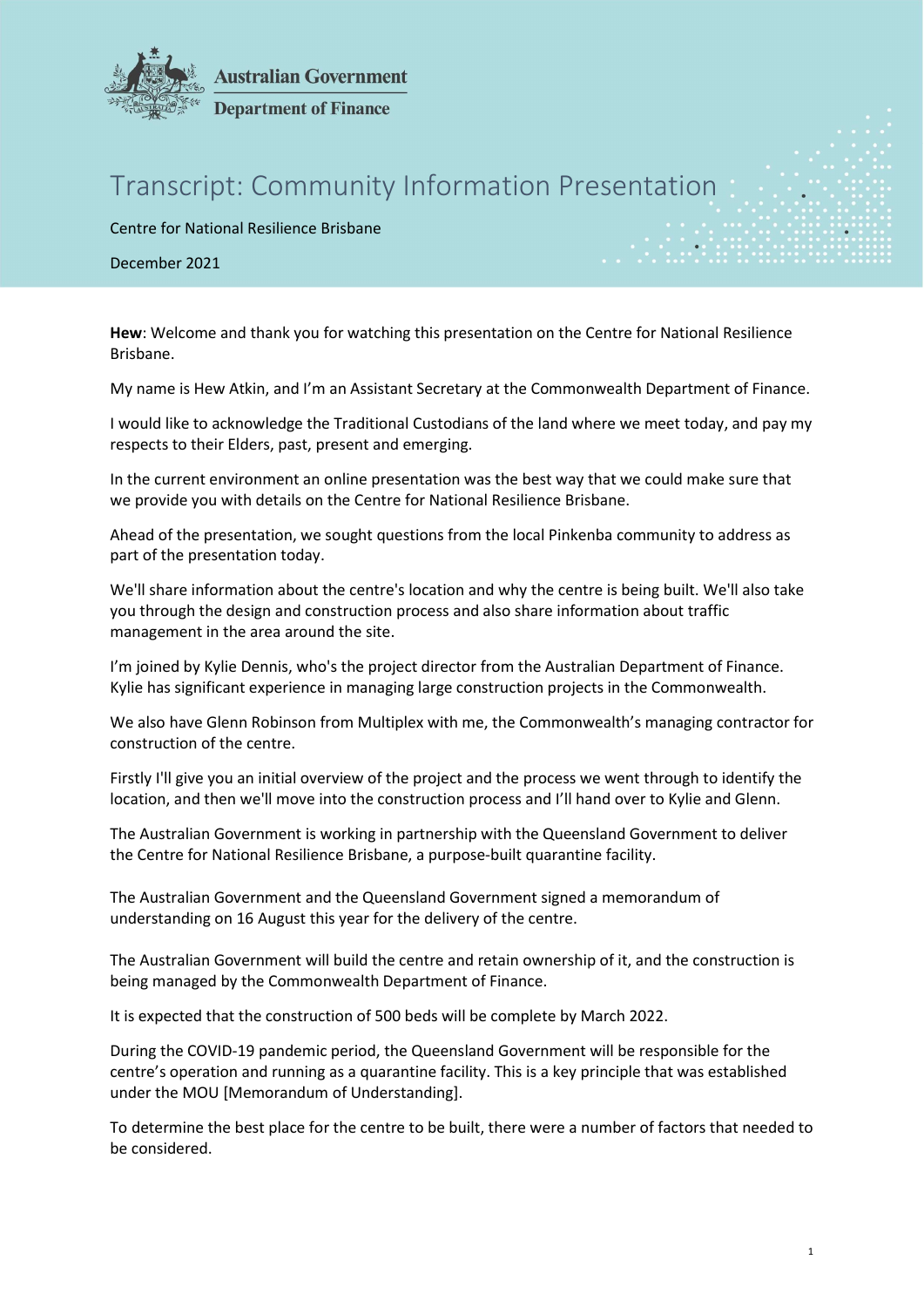The Australian Government has a set of key assessment criteria that need to be met when selecting a site for a purpose built quarantine centre.

Any centre being proposed had to meet a number of important requirements against this criteria.

A purpose built centre needs to be close to a hospital, and there are three hospitals – the Prince Charles Hospital, the Royal Brisbane and Women's Hospital and the Princess Alexandra Hospital – within 10km of the site at Pinkenba.

Any site also needs to be close to an airport that has international flights, and at the Pinkenba site, we are only a very short distance from the Brisbane Airport.

The location also has to be able to maintain a sufficient workforce, particularly a health workforce, without significantly impacting on existing COVID-19 response efforts.

We also needed to have a level of existing infrastructure onsite.

Having Commonwealth land, in this case land occupied by Defence, meant that we could establish the site very quickly.

The Commonwealth undertook an independent feasibility study to consider the site's suitability, and precisely where onsite was the best location for the centre.

The feasibility study covered a range of important issues including: planning, environmental considerations, cultural heritage, traffic management, waste management and contamination.

The study's findings confirmed that the site at Pinkenba was safe and suitable for the purpose-built quarantine centre.

During the feasibility study and detailed design process there were a number of options developed for the location of buildings at the centre.

The site layout and the detailed design was developed in close cooperation with the Queensland Government officials and endorsed by the Queensland Chief Health Officer.

As part of this collaborative process, the design team worked to optimise the efficiency of the site, allow for accommodation zones to operate independently of each other, and to provide a design and layout that will meet appropriate National Construction Code and Australian building standards.

As you'll hear shortly, this is a significant build that we are working to complete in a very short period of time.

We have embarked on a purpose-built facility of very high quality with a specific design that will ensure that the centre complies with stringent infection prevention and control measures.

From this perspective, this centre will be significantly more enhanced than a typical mining camp.

Now I will hand over to my colleague, Kylie, who will talk in more detail on the design and the construction of the centre.

Kylie: Thanks Hew, I'm Kylie from the Commonwealth Department of Finance and I'm the project director.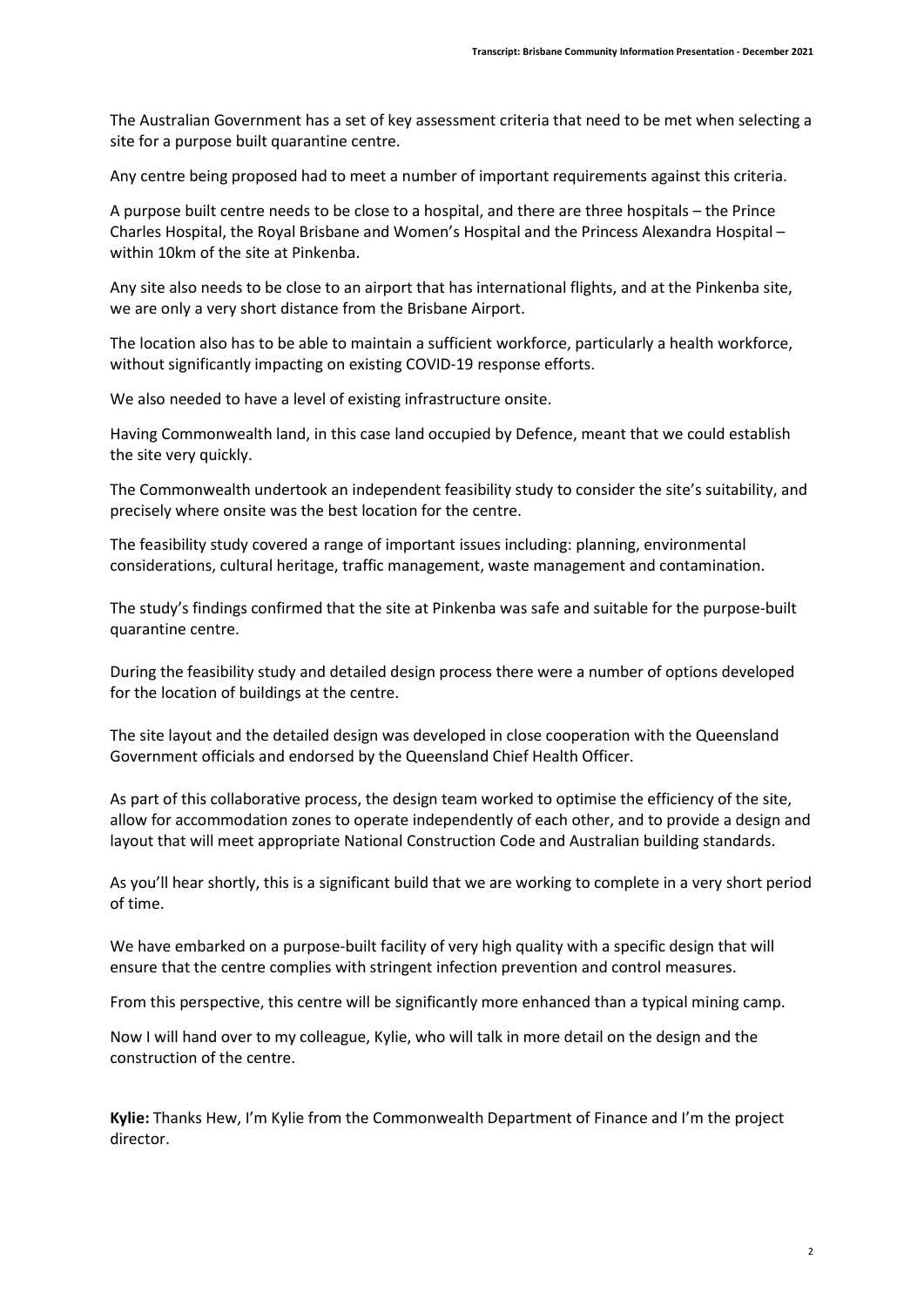As Hew mentioned, the Australian Government is taking the lead on the design and delivery of the Centre for National Resilience in Brisbane.

We are working closely with the Queensland government on the centre's design.

Once the build is finished, the Queensland Government will manage the quarantine centre for the duration of the COVID-19 pandemic.

The Commonwealth Government will own the centre and will look at options for use when the centre is no longer needed for the COVID response, and I will talk a little more on that later.

Today we also have Glenn from Multiplex with us.

Multiplex has been appointed as the managing contractor for this build, and as you may be aware, they are a global construction company with significant experience delivering large-scale projects.

Glenn is our onsite project manager and will be able to talk in more detail around the construction traffic flow as the build is happening.

First - to take you over some of the work that we've been busy doing.

As you can imagine, there is a comprehensive approval process that we need to go through before construction can begin.

The site is a Commonwealth build on Commonwealth land, and we have a number of procedures and guidelines and initial assessments that we need to follow and carry out.

One of those is a self-assessment under the Environmental Protection and Biodiversity Conservation Act and that self-assessment is now completed.

Geotechnical, contamination and environmental studies have also been completed.

Detailed flood modelling has been conducted and under the current design, there is no substantial impact on the existing flood models.

We have developed a comprehensive remediation plan and this is regularly reviewed by certified consultants trained in Environmental Management and WHS.

Extensive measures have been put in place to manage any potentially contaminated soil, groundwater and stormwater.

These measures are inspected and reviewed daily to ensure that people and the environment are kept as safe as possible.

As you can see, the design for the modules takes into account infection prevention and control guidelines.

The designs for modules include ventilation systems to ensure that rooms are provided with a separate constant flow of fresh air; cabin-style accommodation with entry and exit points from outdoor decks, so the virus won't spread between shared corridors; separate and secure blocks which will accommodate up to 250 residents spread out through approximately 60 cabins; onsite services, including catering, laundry and administration, to support operations and limit the movement of goods and materials off site have also been incorporated.

Infection prevention and control has been fundamental in the design of the centre.

Each accommodation unit and all central facilities have their own individual air-conditioning systems.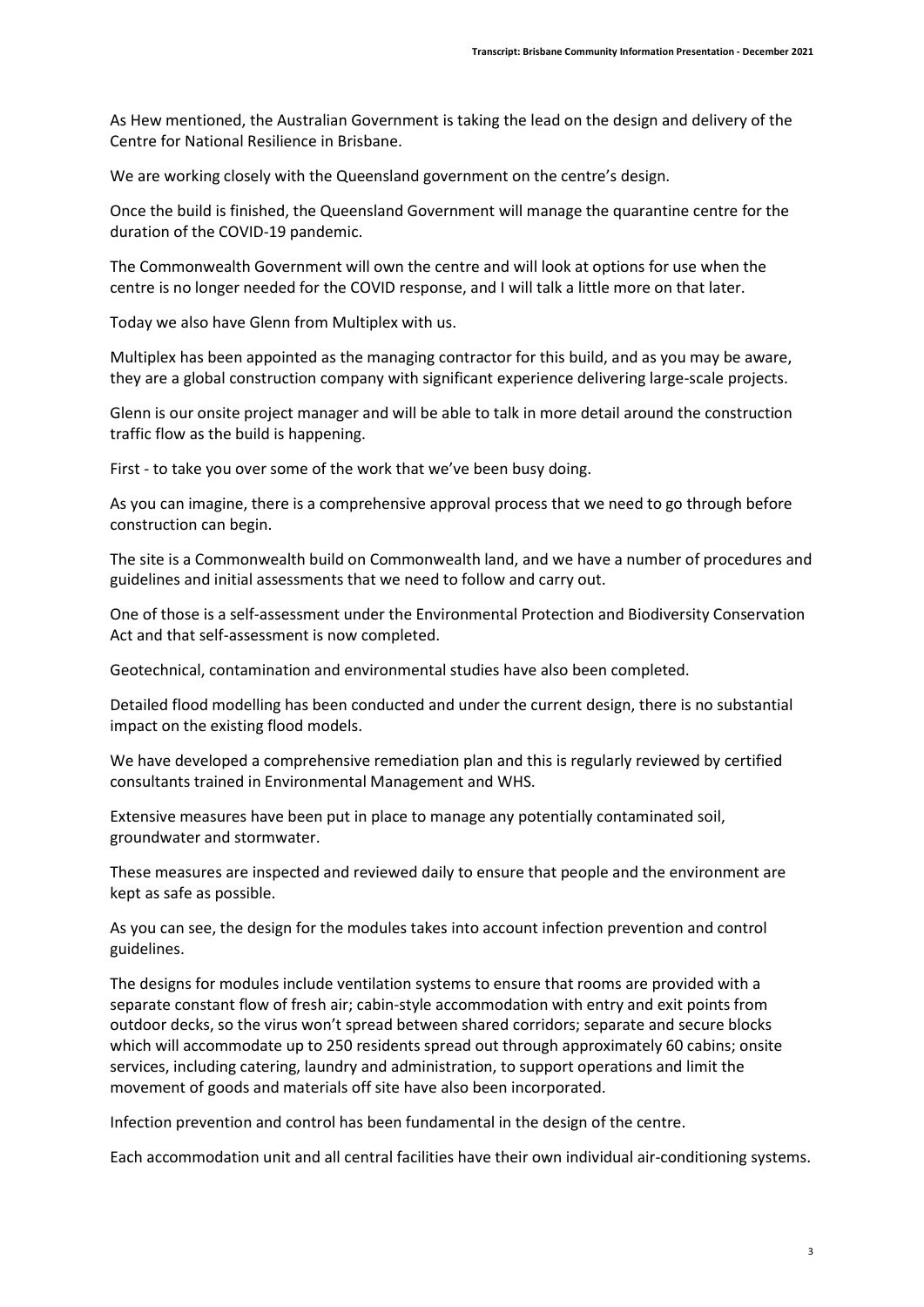The air-conditioning system has been designed so that there is no cross-contamination of airflow between units.

For the same reason, all accommodation units have private ensuite bathroom facilities.

Each staffing area also has separate bathroom facilities to remove the risk of possible infection exposure for staff working in different areas of the centre.

Each accommodation unit will be equipped with modern, flat screen televisions with access to free to air channels. All rooms with also have wifi internet capability to enable returned travellers to use personal devices such as laptops and tablets.

We are moving quickly to deliver the centre, and anticipate that we will complete the first of 500 beds by the end of March next year.

Recognising the evolving vaccination and quarantine environment, the Commonwealth Government will review the capacity requirements for the centre in early 2022 and this will be to determine if additional capacity is required.

The centre is scalable, and has been designed so that it could expand to 1,000 beds at a later stage if required.

Consistent with the construction of the facility in Melbourne, accommodation modules will be built offsite by modular construction companies and transported to site when ready.

Modular accommodation construction has commenced offsite in parallel with works commencing onsite.

I'll now hand over to Glenn, Multiplex's onsite project manager, to give you an overview of construction and take you through the traffic management plans.

## Glenn: Thanks Kylie.

Just to take you over where we are at with construction. We have temporary offices, carpark and amenities established onsite.

Our perimeter fencing is in place and bulk earthworks have commenced.

As Kylie mentioned, modular accommodation buildings have been ordered through a range of modular construction companies and construction is progressing off-site. The local community will see heavy machinery onsite as we prepare the site for accommodation modules to be delivered.

We'll operate two shifts a day, including working on Saturdays.

The busiest time onsite will be from mid-January until the end of March next year.

Over the course of the build, there will be plant and equipment onsite, but the noise management assessment plan shows there will be minimal noise impact.

In terms of the construction, a lot of the work will be done offsite, as the buildings are modular constructions and they will be brought onsite already assembled.

This greatly reduces the civil works that we need to do onsite, and will help reduce noise and onsite traffic.

We need the oversized trucks to deliver these modular units onsite, but we don't anticipate that there will be any significant impact on traffic.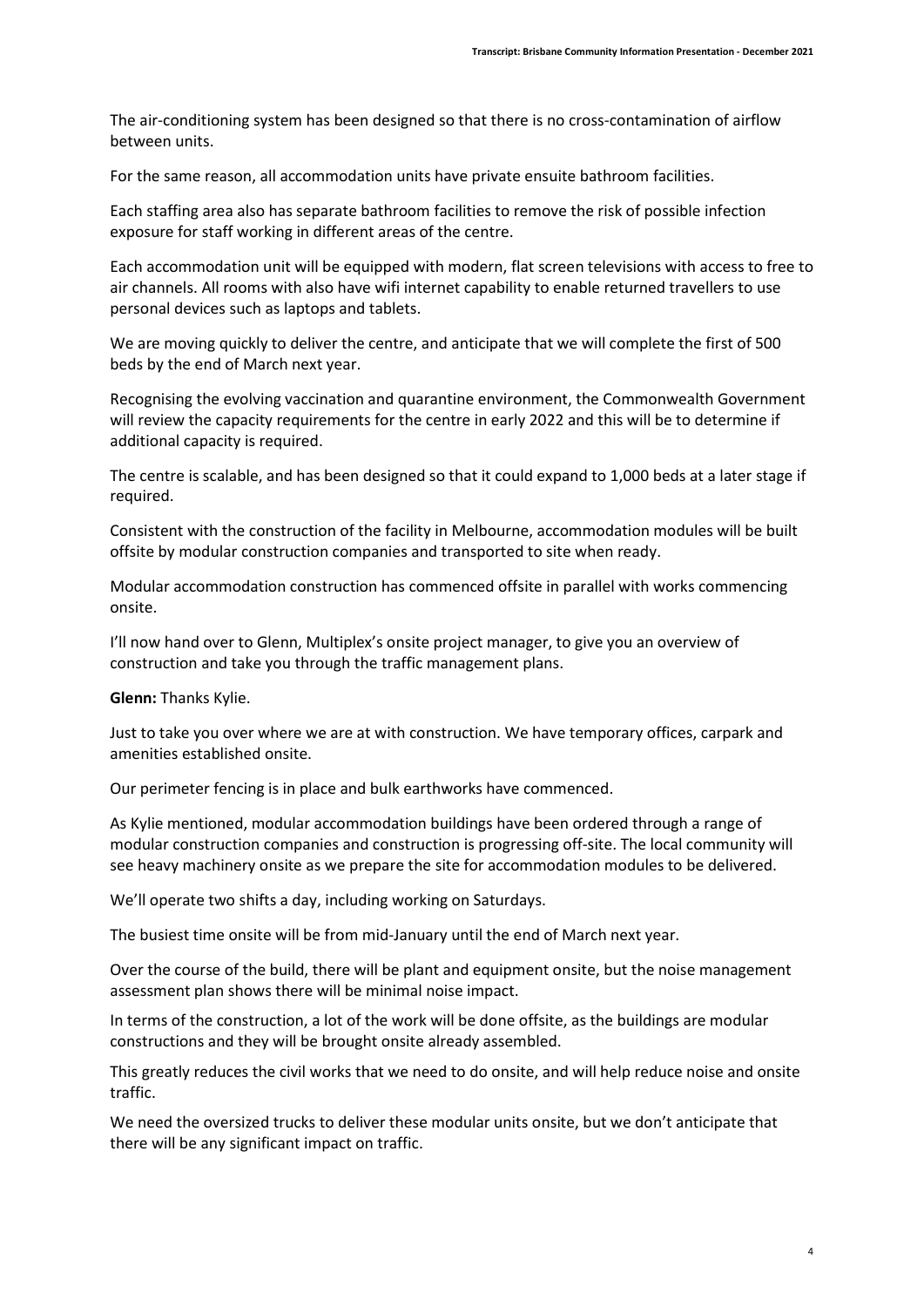In looking at construction traffic, during the early works phase that we're in now, access in and out is via Sugarmill Road.

We estimate that there will be around 40-60 car movements at shift changeover times and one truck every 15 minutes; so around 40 trucks per day.

There will be up to 400 car movements at dual shift changeovers during peak of construction.

During construction phase, we estimate that there will be one truck every 10 minutes during each 10 hour shift, equating to 60 trucks per shift.

Wherever possible, deliveries will be scheduled to ensure congestion on the roads is limited.

We don't expect that there will be a significant traffic impact for local businesses and residents.

Thanks Kylie, back to you.

Kylie: Thanks Glenn, one of the things I really want to emphasise is that this centre is not a prison.

We are building an environment where residents will have balconies to provide fresh air, and will have green landscaping around their residential unit.

Landscaping and urban design has been developed with the goal of maximising amenity for residents.

Courtyard environments provide sunlight access to rooms and secure balconies 'break down' the geometry of the centre, creating visual interest through colour and texture while minimising maintenance and irrigation needs.

The visual strategies aim to offset the sense of a secure facility through foliage, colour and lighting.

The centre will have appropriate security measures in place to minimise the risk of infection and to maintain a secure facility.

There will be screens across the decked balconies to separate each unit. These screens have been designed with infection prevention and control in mind, to stop the ability to reach around and touch someone in a neighbouring unit.

As a safety measure to prevent falls, the balconies are also fenced.

A 1.8 metre high fence will surround each of the residential blocks, and a 2.4 high metre fence will surround the facility.

There will be CCTV throughout the facility and this has been carefully designed to ensure it captures all angles in open areas - for example, along covered walkways in transition spaces, to maintain the centre's security.

There will be a mix of accommodation types available to suits singles, couples and families, and family rooms can accommodate up to six people in each room.

There will also be disability access.

The centre will include a small health facility with 1 or 2 consultation and treatment spaces.

It is intended for short-term, general care matters only and won't have capacity for tertiary level care.

The centres have been designed to be long-term assets, and will provide capacity into the future.